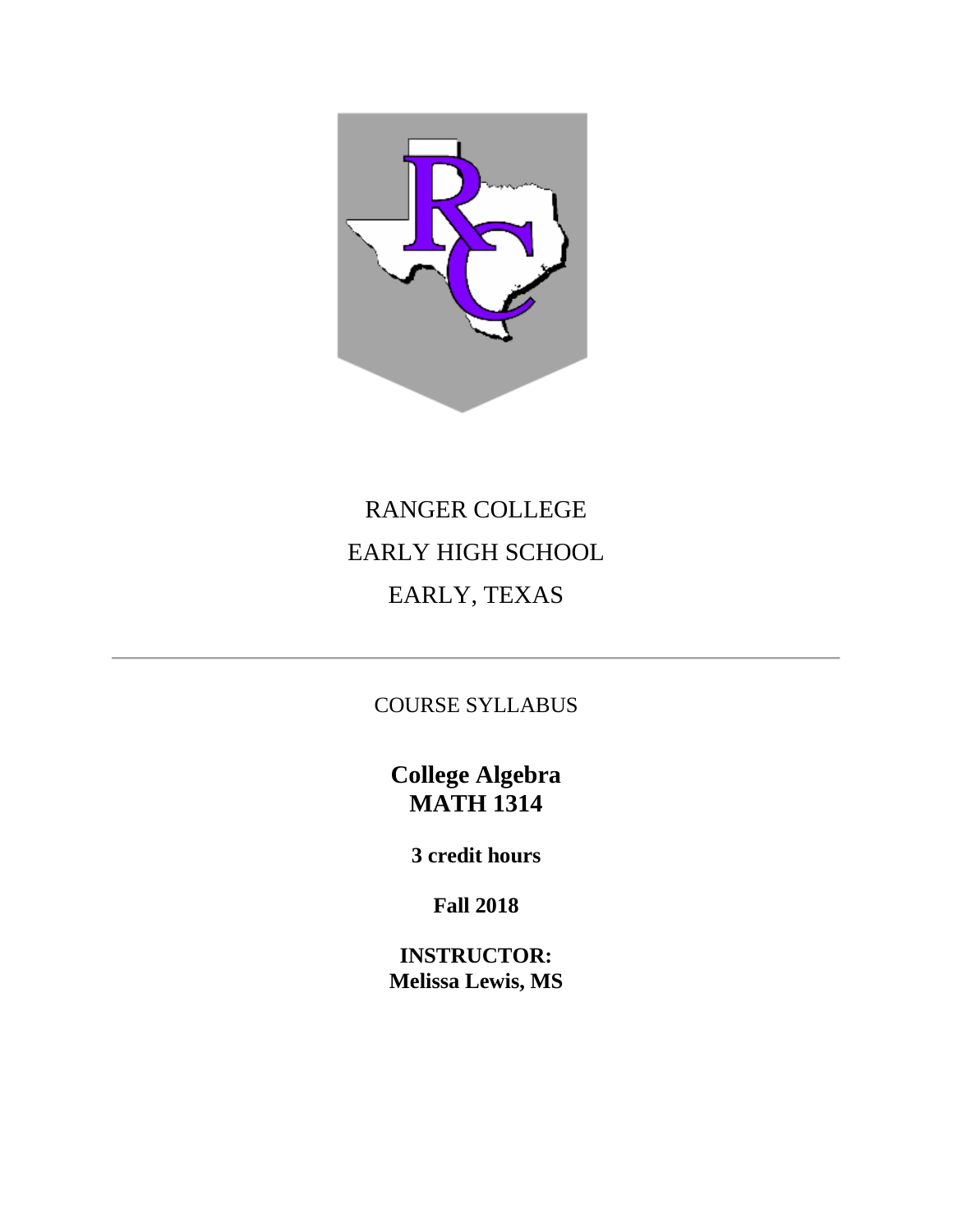**INSTRUCTOR:** Melissa Lewis, MS **EMAIL:** Melissa.Lewis@EarlyISD.net **ROOM:** B-14 **PHONE:** 325 – 643 – 4593, ext. 5214 **CLASS HOURS:** M T W Th F, 8:50am – 9:40am **TUTORING:** before/after school - daily

## **1. Texas Core Curriculum Statement of Purpose**

Students will gain a foundation of knowledge of human cultures and the physical and natural world, develop principles of personal and social responsibility for living in a diverse world, and advance intellectual and practical skills that are essential for all learning.

## **2. Course Description**

Study of quadratics; polynomial, rational, exponential, and logarithmic functions; systems of equations; progressions; sequences and series; conic sections; and, matrices and determinants.

#### **3. Required Background or Prerequisites**

Two years of high school algebra or a C or better in DMAT 0323 or equivalent.

#### **4. Required Textbook and Course Materials**

Blitzer, College Algebra, An Early Functions Approach, 4<sup>th</sup> Edition, Pearson Publishing ISBN 9780134470023

MyMathLab Access Code, Pearson Publishing

Graphing calculator – TI Nspire, 84, or 83 recommended

 Multiple supplementary documents distributed via Blackboard including, but not limited to the following:

- o Fundamental Mathematics Vocabulary
- o Properties of the Field of Real Numbers
- o Strategy to Factor Algebraic Expressions
- o Strategy to Solve Verbal (word) Problems
- o General Analytic Techniques for Polynomial Graphs

#### 5. **Course Purpose**

This course focuses on quantitative literacy in logic, patterns, and relationships. The course involves the understanding of key mathematical concepts and the application of appropriate quantitative tools to everyday experiences.

#### 6. **Learning Outcomes**

Upon successful completion of this course, the student will:

- 1) Demonstrate and apply knowledge of properties of functions, including domain and range, operations, compositions, and inverses.
- 2) Recognize and apply polynomial, rational, radical, exponential and logarithmic functions and solve related equations.
- 3) Apply graphing techniques.
- 4) Evaluate all roots of higher degree polynomial and rational functions.
- 5) Recognize, solve, and apply systems of linear equations using matrices.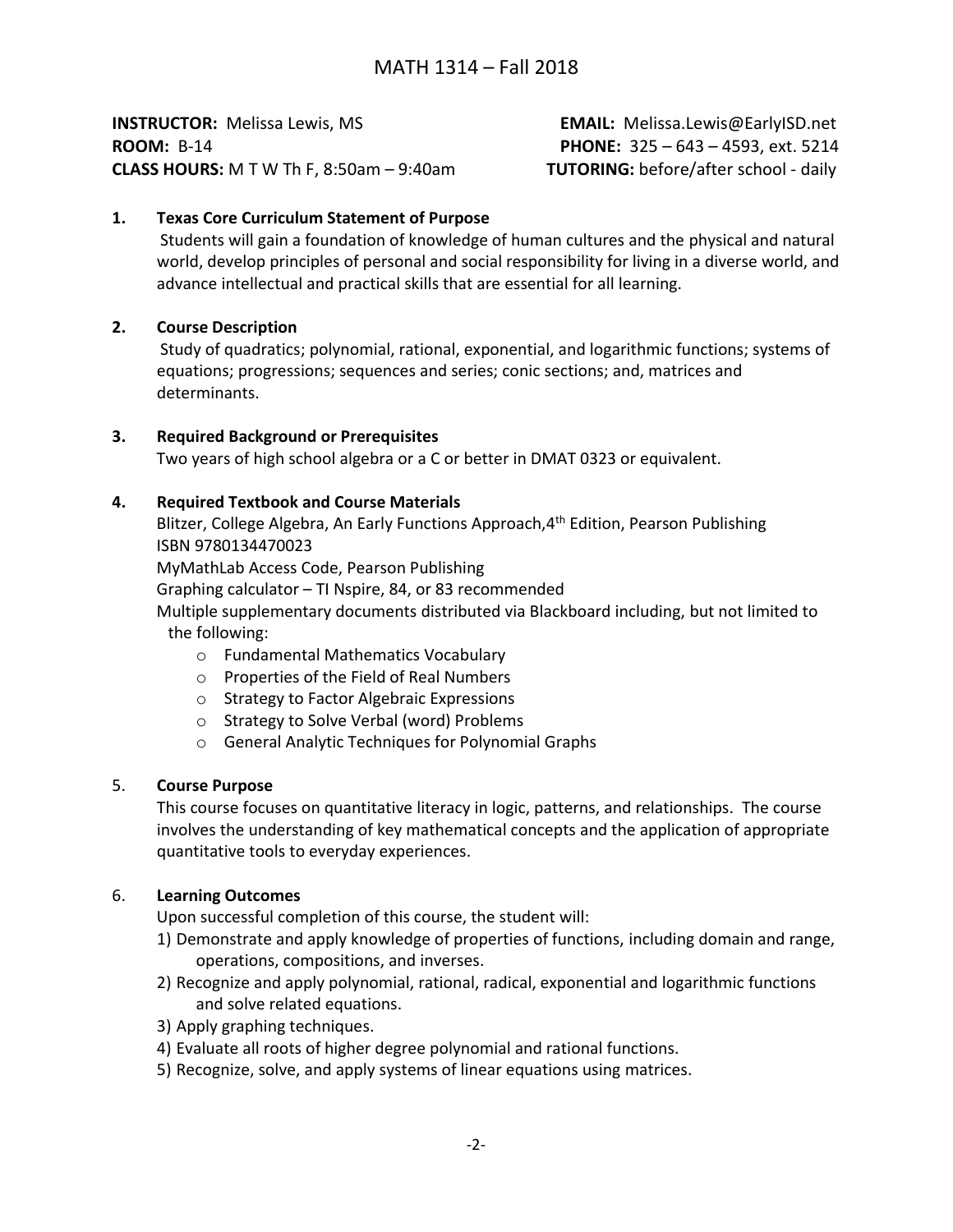## **7. Core Objectives**

This course directly meets the following of the six Core Objectives:

- ⊗ **Critical Thinking Skills (CT) –** Creative thinking, innovation, inquiry, and analysis; evaluation and synthesis of information.
- ⊗ **Communication Skills (COM) –** Effective development, interpretation and expression of ideas through written, oral, and visual communication.
- ⊗ **Empirical and Quantitative Skills (EQS) –** The manipulation and analysis of numerical data or observable facts resulting in informed conclusions.
	- **Teamwork (TW) –** The ability to consider different points of view and to work effectively with others to support a shared purpose or goal.
	- **Social Responsibility (SR) –** Intercultural competence, knowledge of civic responsibility, and the ability to engage effectively in regional, national, and global communities
- ⊗ **Personal Responsibility (PR) –** The ability to connect choices, actions, and consequences to ethical decision-making.

## **8. Methods of Instruction**

This is a multimedia class. Media/methods may include informal lectures, discussion, PowerPoints, computer managed homework, computer delivered tutorials, limited self – pacing, instructional television, and distance delivery via Blackboard. At least one assignment may be conducted in which students will work in three or four member teams to accomplish specific objectives.

## **9. Methods of Assessment**

- **Daily Work (20 %) (CT, COM, EQS, PR) –** Dailly in-class assignments and quizzes
- **MyMathLab (20%) (CT, COM, EQS, PR)** Online homework
- **Major Exams (40%) (CT, COM, EQS, PR)** A minimum of four exams throughout the semester, each exam covering multiple chapters from the textbook.
- **Final Exam (20%) (CT, COM, EQS, PR)**-This is a departmental exam and may be used for data collection purposes as well as determining the course grade.

Grading Scale:  $A = 90 - 100\%$  $B = 80 - 89%$  $C = 70 - 79%$  $D = 60 - 69%$  $F < 60%$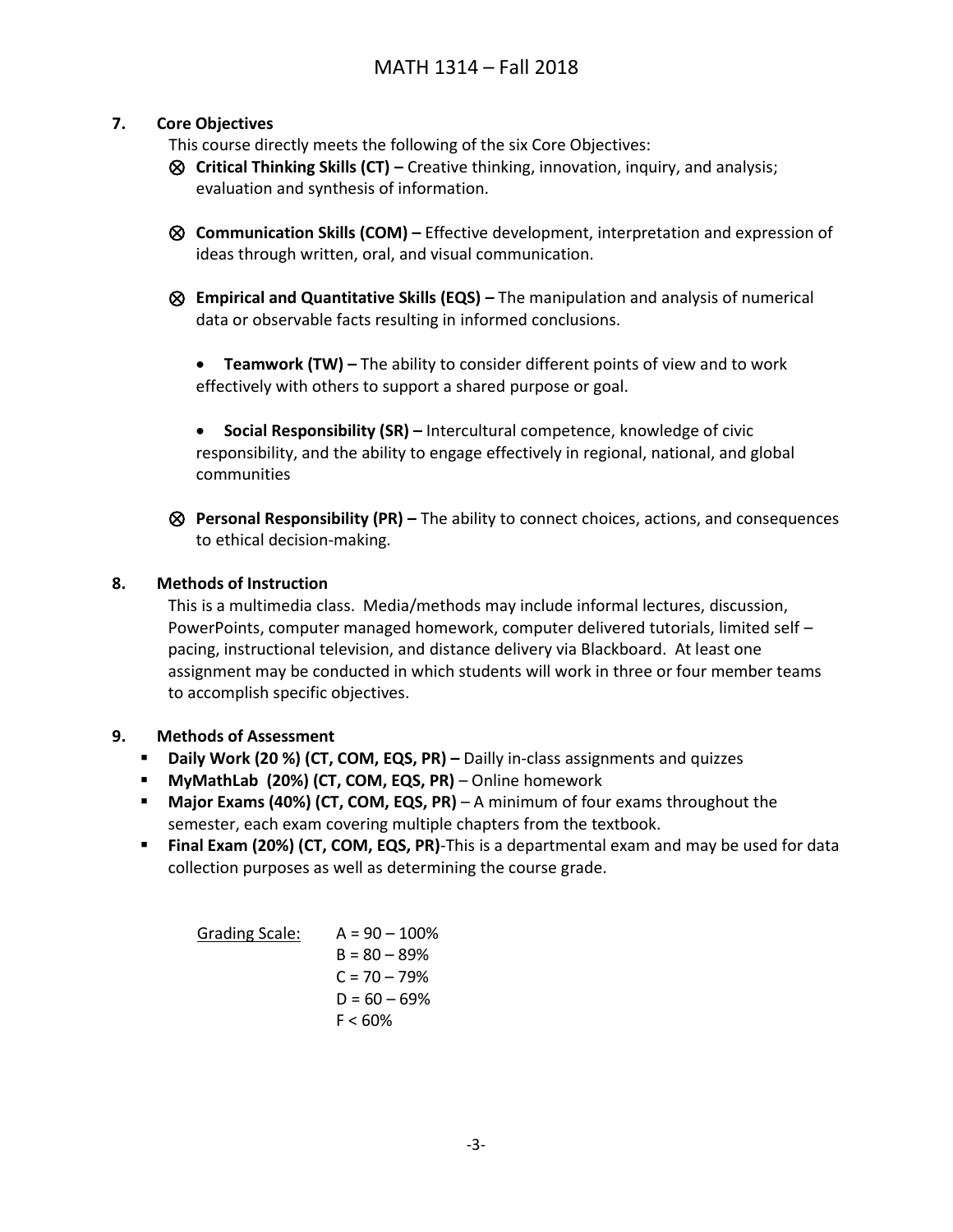## 10. **Classroom Policies/procedures**

- o Students are expected to attend, be on time, and be prepared for every class meeting.
- o Students are responsible for informing the instructor of an upcoming absence (excused or unexcused).
	- If a student has the equivalence of three weeks of unofficial absences the student may be dropped from the class with a grade of F (Ranger College general catalog).
- o Students are solely responsible for obtaining assignments and other materials for classes from which they are absent (excused and unexcused).
- o Students are expected to complete each assignment by the specified due date/time.

## **No late work will be accepted.**

- o Students are expected to adhere to campus and instructor behavior policies.
	- Any student who is disruptive to the class will be dismissed from the class and may dropped from the course. Any student misconduct will be reported to the Dean of Student Services (See Ranger College Student Handbook.)
- o Students are expected to turn off all personal technology devices before entering the classroom, including but not limited to cell phones, music players, computers, etc. Cell phone use is not permitted in the classroom for any reason (including calculator applications). Laptops may be used with instructor permission and only for class material.

## **11. Course Outline/Schedule**

| Weeks $1 - 4$   | Textbook Chapters $P - 2$ |
|-----------------|---------------------------|
| Weeks $5 - 8$   | Textbook Chapters $3 - 4$ |
| Weeks $9 - 11$  | Textbook Chapters $5 - 6$ |
| Weeks $12 - 14$ | Textbook Chapter 7        |
| Week 15         | Final Exam                |

## **12. Non-Discrimination Statement**

Admission, employment, and program policies of Ranger College are non-discriminatory with regard to race, creed, color, sex, age, disability, and national origin.

#### **13. ADA Statement**

Ranger College provides a variety of services for students with learning and/or physical disabilities. Students are responsible for making initial contact with the Ranger College Counselor, Gabe Lewis (glewis@rangercollege.edu). It is advisable to make this contact before or immediately after the semester begins.

All items contained in this syllabus are subject to change as the semester progresses. Students will be notified as changes occur.